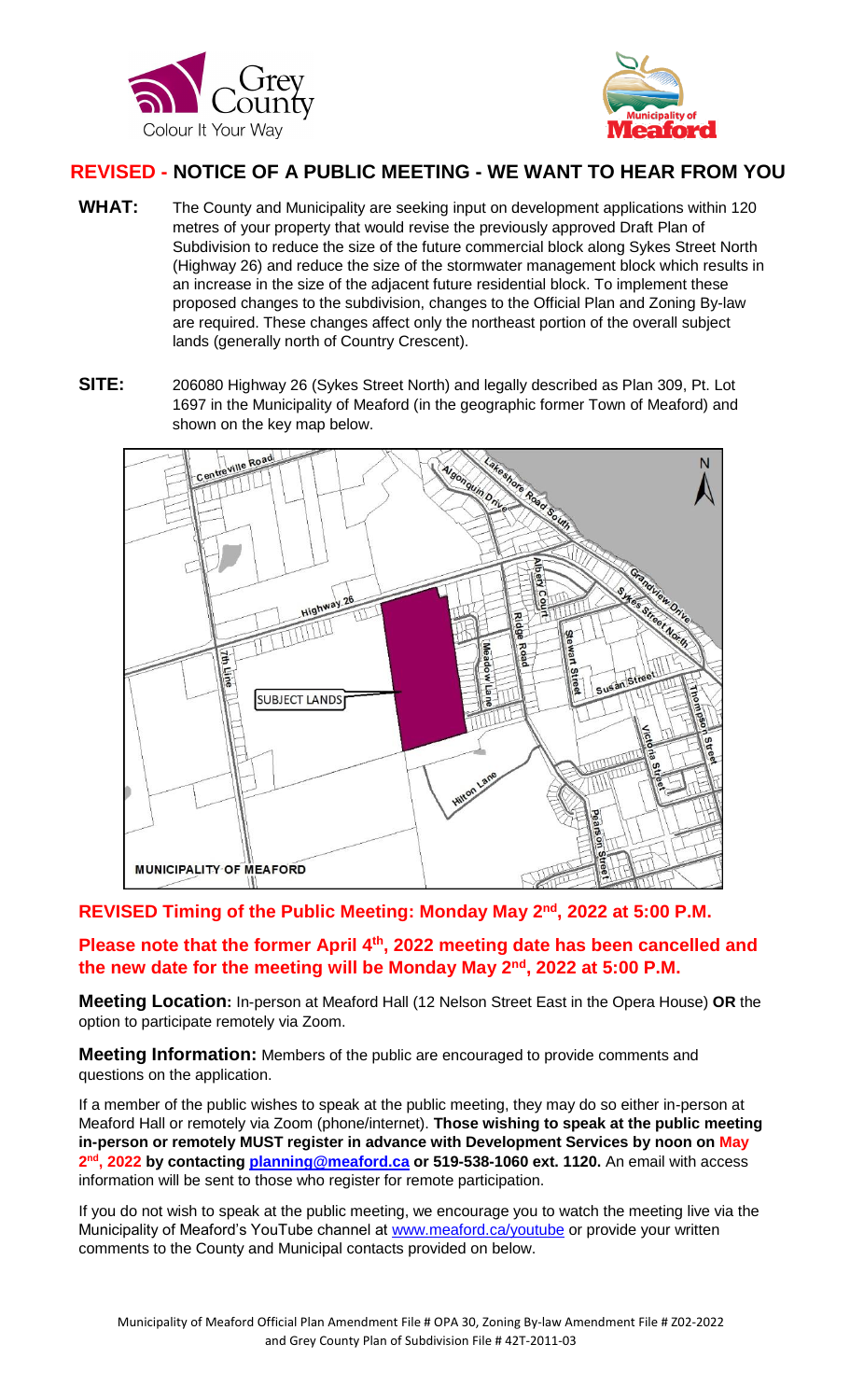



### **How do I submit comments?**

Submit written comments or sign-up to be notified of a decision by mailing or contacting:

|            | <b>Scott Taylor (Grey County Planner)</b> |  | <b>Denise McCarl (Meaford Planner)</b> |
|------------|-------------------------------------------|--|----------------------------------------|
|            | County of Grey                            |  | Municipality of Meaford                |
|            | 595 9 <sup>th</sup> Avenue East           |  | 21 Trowbridge Street West              |
|            | Owen Sound, ON, N4K 3E3                   |  | Meaford, ON, N4L 1A1                   |
| $\bigcirc$ | scott.taylor@grey.ca                      |  | planning@meaford.ca                    |
|            | 519-372-0219 extension 1238               |  | 519-538-1060 extension 1120            |
|            |                                           |  |                                        |

# **How can I contribute my opinion?**

Any person or agency may attend the Public Meeting and/or make verbal or written comments regarding this proposal.

### **Request for information**

For information on the applications visit [https://www.grey.ca/planning-development/planning](https://www.grey.ca/planning-development/planning-applications)[applications](https://www.grey.ca/planning-development/planning-applications) or [https://www.meaford.ca/en/business-development/meaford-haven-revisions-opa](https://www.meaford.ca/en/business-development/meaford-haven-revisions-opa-zbla.aspx)[zbla.aspx](https://www.meaford.ca/en/business-development/meaford-haven-revisions-opa-zbla.aspx)

# **What is being proposed through the applications?**

**Background:** In 2012 a subdivision commonly referred to as **Meaford Haven** received draft plan of subdivision approval subject to detailed conditions to be satisfied prior to final approval. Related site specific Official Plan and Zoning By-law Amendments were also approved at that time to provide the policy famework for future development. Since that time the subject lands are under new ownership.

**Current Applications:** New applications have been submitted to modify the subdivision plan and site specific Official Plan and Zoning By-law provisions as they apply to the northeast portion of the site.

**Please note that the proposed changes affect only the northeast portion of the subject lands. There is no change proposed to the street pattern or environmental protection lands. All of the proposed changes are north of the existing stream (generally north of Country Crescent).**

The new and revised applications include the following:

#### **Redline Revision to Draft Plan of Subdivision (County file number 42T-2011-03)**

The purpose and effect of the revision to the subdivison is to reduce the size of the future commercial block along Sykes Street North (Highway 26) and reduce the size of the stormwater management block, which results in an increase in the size of the adjacent future residential block.

To implement these proposed changes to the Draft Plan of Subdivision, Official Plan and Zoning Bylaw Amendments are required as described below.

#### **Official Plan Amendment (Municipality of Meaford file number OPA 30)**

To reduce the size of the "Urban Highway Commercial" designated area by redesignating a portion of the lands to "Urban Living Area" which is the same designation that applies to adjacent residential lands.

#### **Zoning By-law Amendment (Municipailty of Meaford file number Z02-22)**

To reduce the size of the "Highway Commercial – Exception" (C2-239-H5) Zone and to reduce the size of the "Open Space – Exception" (OS-200) Zone by rezoning a portion of the lands to "Multiple Residential – H5" (RM-H5) Zone which is the same zone that applies to the adjacent residential lands.

These changes recogize the fact that a medical facility is no longer required on the subject lands as one has already been developed just east of the subject lands. The applicant also indicates that the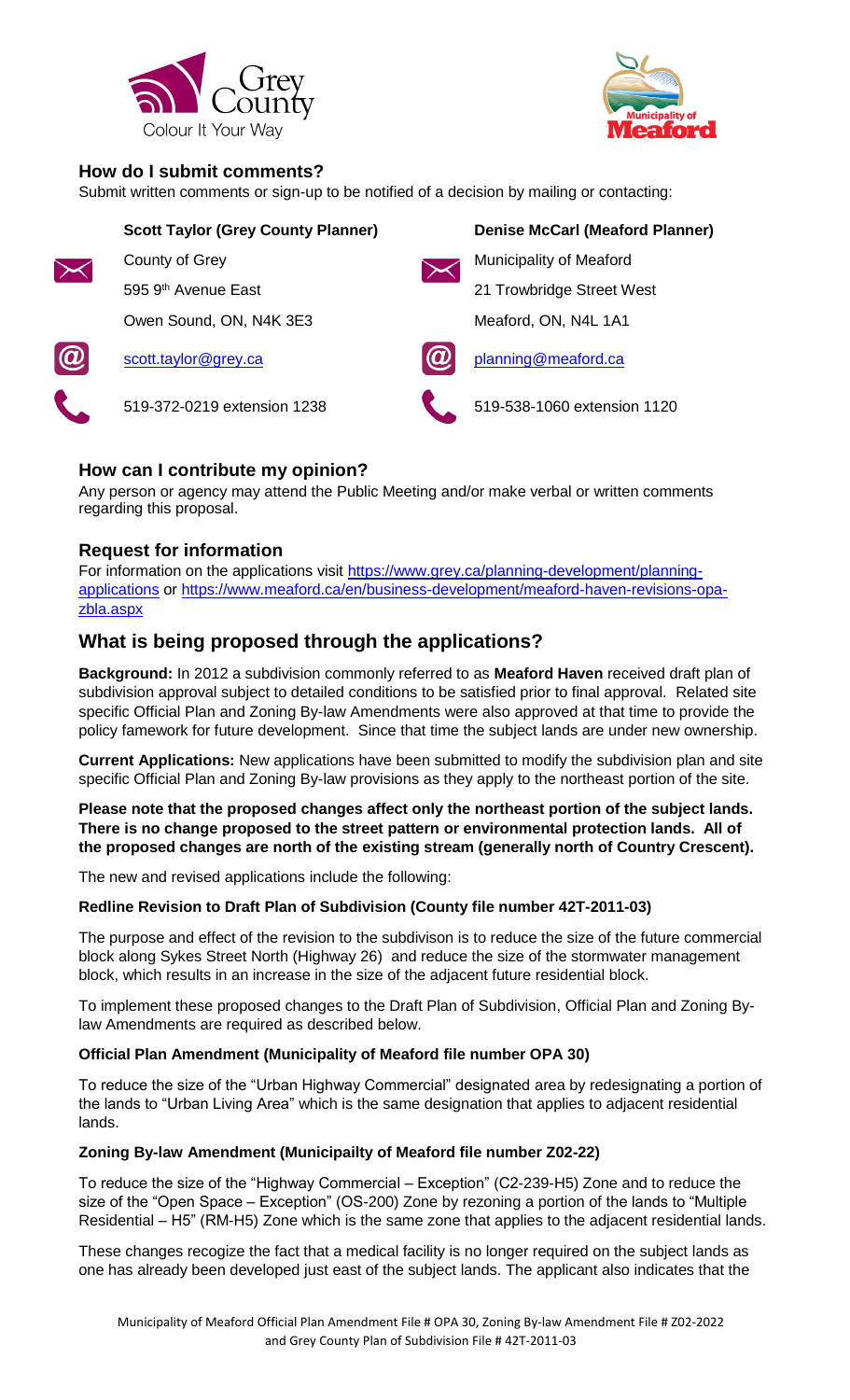



stormwater management block can be reduced and a stormwater management report has been submitted by the applicant to support the reduction of the Open Space zone.

Any future commercial or multi-residential development would require site plan approval at which time the detailed design for individual blocks would be assessed. The whole of the subdivision also remains subject to the conditions of the original Draft Plan of Subdivision.





## **What can I expect at the Public Meeting?**

The public meeting is an opportunity for members of the public to learn more about the proposed development. Attendees have the opportunity to hear a brief presentation about the development, ask questions, and/or make statements either in favour of, or in opposition to the development.

The public meeting will take place at a Council meeting and the moderator will keep the meeting in order and allow the applicant (and their development team), the public, and members of Council to speak and ask questions. No decisions are made at this meeting, it is simply an opportunity for you to learn and provide feedback.

## **Why is this Public Meeting being to be held and what are your rights?**

Within Ontario the planning and development process is an open and transparent process, where opinions from all individuals and groups are welcomed. By law, a municipality must hold a public meeting, and this meeting is just one of your chances to learn about the development proposal and offer your opinions. Under the legislation governing this development process, which is sections 22, 34 and 51 of the *Planning Act*, you have the following rights:

- 1. Any persons may attend the public meeting and/or make written or verbal representation either in support of or in opposition to the proposed official plan amendment, zoning by-law amendment or draft plan of subdivision.
- 2. If a *\*person* or public body would otherwise have an ability to appeal the decisions of the Municipality of Meaford or the County of Grey to the Ontario Land Tribunal but the person or public body does not make oral submissions at a public meeting or make written submissions to Municipality of Meaford before the official plan amendment or zoning by-law amendment is approved or refused, or to the County of Grey before the draft plan of subdivision is approved or refused, the person or public body is not entitled to appeal the decisions.
- 3. If a *\*person* or public body does not make oral submissions at a public meeting or make written submissions to the Municipality of Meaford before the official plan amendment is